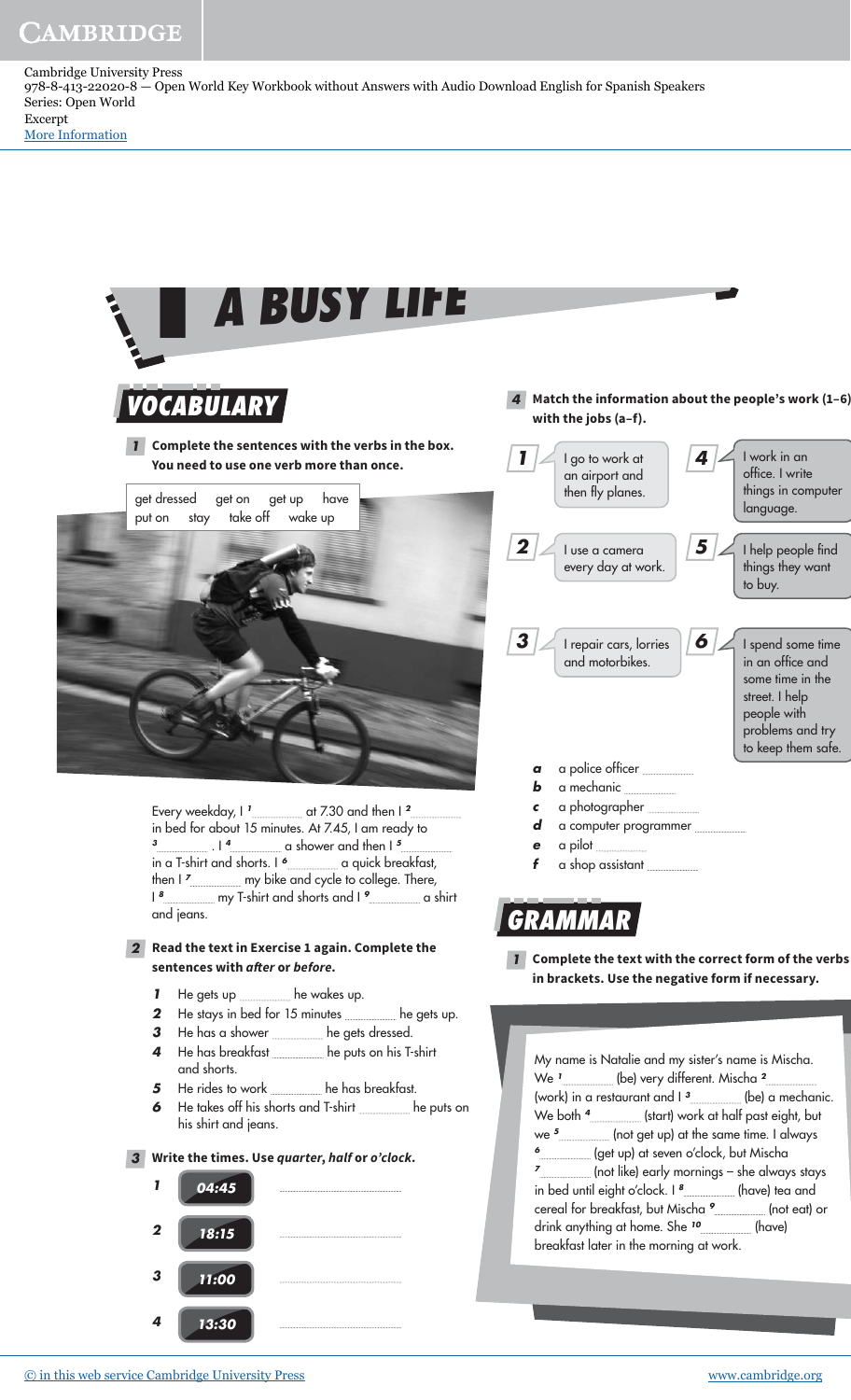[More Information](www.cambridge.org/9788413220208)

- **2 Read Exercise 1 again. Write yes/no questions about Mischa and Natalie.**
	- **0** *Do the sisters start* work at the same time? Yes, they do.
	- **1** in a restaurant? No, she doesn't.
	- **2** at the same time? No, they don't.
	- **3** early mornings? No, she doesn't.
	- **4 in bed until eight o'clock?** Yes, she does.
	- **5** breakfast together? No, they don't.
	- **6 the a**tea and cereal for breakfast? Yes, she does.

#### **3 Read the table. Then choose the correct answers to complete the sentences about Fran.**



| <b>HOW OFTEN DO YOU</b>       | <i><b>FRAN</b></i>                           |
|-------------------------------|----------------------------------------------|
| go clothes shopping?          | one Friday each month                        |
| go to the countryside?        | every Saturday                               |
| spend some time alone?        | every evening                                |
| play basketball?              | every Monday and<br>Thursday                 |
| go to a fast-food restaurant? | 0 times a year                               |
| watch TV?                     | every Friday, Saturday<br>and Sunday evening |
|                               |                                              |

- **1** On Fridays, Fran goes clothes shopping. **A** usually **B** always **C** sometimes
- **2** Fran goes to the countryside **countryside** a week. **A** once **B** twice **C** seven times
- **3** In the evening, Fran spends some time alone. **A** never **B** often **C** always
- **4** Fran plays basketball **Frank Strutter** a week.
- **A** once **B** twice **C** three times **5** Fran successive state of fast food restaurant. **A** never **B** usually **C** always
- **6** Fran watches TV <u>successes</u> a week. **A** once **B** twice **C** three times
- **4 Complete the questions and answers with the correct form of want and the verb in brackets.**
	- 1 **A:** What you **after college?** (do) **B: I** <u>**I**</u> to university. (go)
	- **2 A:** Why Leona a pilot? (be) **B:** Because she <u>and the world</u>. (travel)
	- **3 A:** What kind of work Billy **A:** (do)
		- **B:** He \_\_\_\_\_\_\_\_\_\_\_\_\_\_\_\_\_\_\_\_\_\_ a job! He \_\_\_\_\_\_\_\_\_\_\_\_\_\_\_\_ lots of money instead! (not/get, win)
	- 4 A: Where Paul and Sophia in Italy? (work)
		- **B:** They <u>change on an olive farm.</u> (work)

#### **5 Write sentences about what the people like ( ),**  love  $(\cup)$ , don't like  $(\blacksquare)$  or hate  $(\cup)$ .

- **0** Jane / meet friends for coffee on Saturdays / Jane loves meeting friends for coffee on Saturdays.
- **1** Stefi / go out dancing on Friday evenings /
- **2** Louis / stay in bed after he wakes up /
- **3** Leo and Tom / play computer games together /
- **4 My mum and I** / swim in the sea /
- **5** Johnnie / go shopping at the supermarket /  $\heartsuit$
- **6** My English teacher / work in hot weather /

# **LISTENING**



**1 05 Listen to two fashion journalists describing their day working at home, and number the sentences 1–6 in the order they do them.** 

|                                          | <b>7ADIE</b> |
|------------------------------------------|--------------|
| <b>A</b> I start work                    |              |
| <b>B</b> I have a hot drink.             |              |
| $C \mid$ get up.                         |              |
| $D \mid$ go for a walk.                  |              |
| <b>E</b> I spend time talking to people. |              |
| $\mathbf{F}$ I go swimming.              |              |



#### **2 05 Which person are these sentences true for? Can you remember? Circle your answers, then listen again to check.**

- **0** Kenny/*Zadie*) walks on the beach every morning.
- **1** Kenny/Zadie swims in a pool.
- **2** Kenny/Zadie is married.
- **3** Kenny/Zadie has a dog.
- **4** Kenny/Zadie likes drinking green tea.
- **5** Kenny/Zadie talks to his/her family every day.
	- **UNIT 1 A BUSY LIFE 9**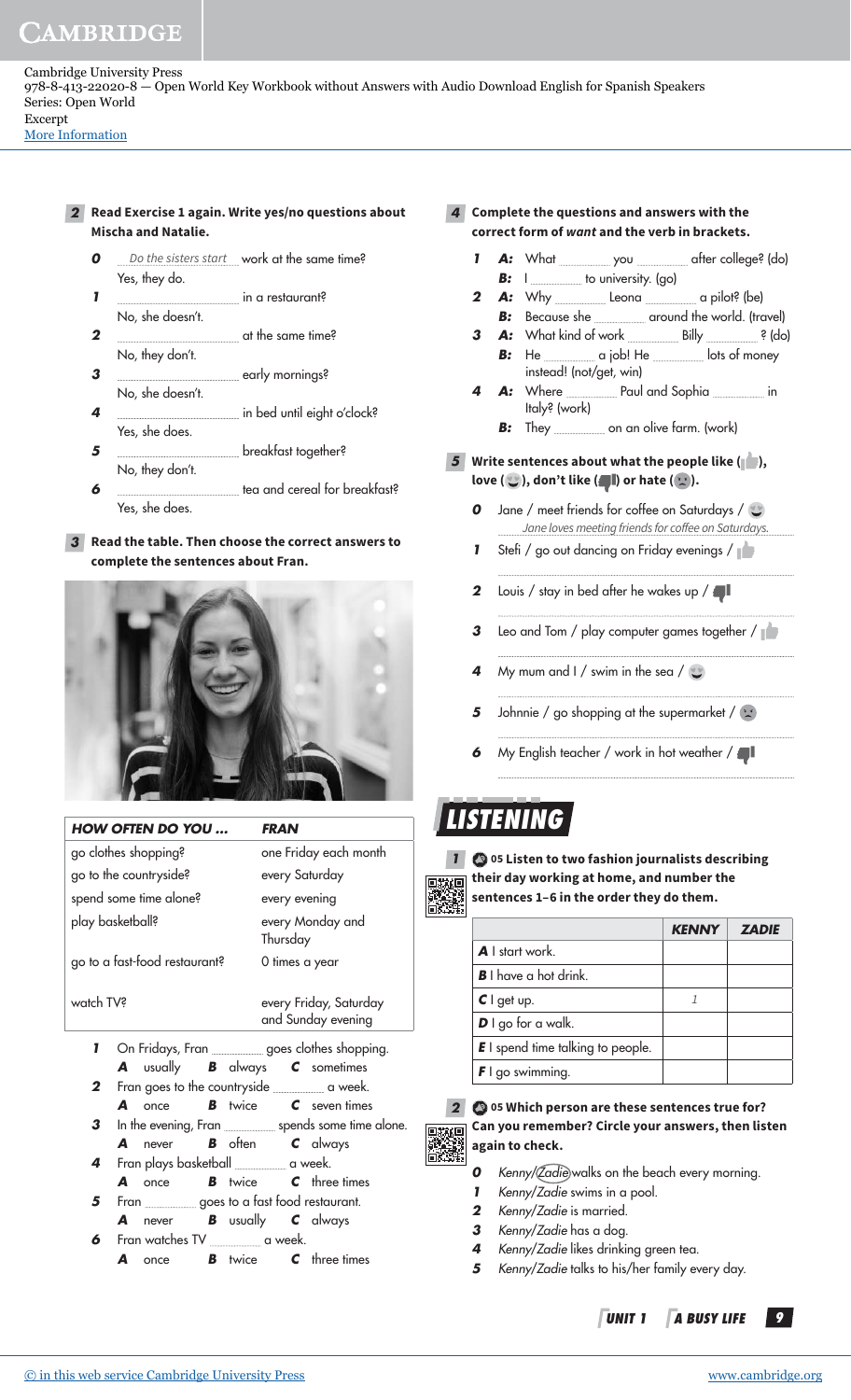Cambridge University Press 978-8-413-22020-8 — Open World Key Workbook without Answers with Audio Download English for Spanish Speakers Series: Open World Excerpt

[More Information](www.cambridge.org/9788413220208)

### **READING PART 2**

**Read the texts, then for each question choose the correct answer.** 

|   |                                                                 | <b>HEIDI</b> | <b>EVAN</b> | LUCY |
|---|-----------------------------------------------------------------|--------------|-------------|------|
|   | Which person does some exercise after work?                     | A            | B           |      |
| 2 | Which person finishes work in the afternoon?                    |              | B           |      |
| 3 | Which person takes things to eat to work?                       |              | B           |      |
|   | Which person travels to and from the airport in different ways? |              | D           |      |
| 5 | Which person goes to the airport by car?                        |              | B           |      |
| 6 | Which person finishes work in the morning?                      | А            | B           |      |
|   | Which person doesn't go home after work every day?              |              | B           |      |

# **BEING A PILOT Proper pilots tell us**

#### **A Heidi**

My first flight is at one o'clock in the afternoon, so I don't get up until 8.30 a.m. I go for a run if I have time, have a shower and put on my uniform. I put all the food and water I need for the day in my flight bag and I leave the house on my bike. Sometimes I have a long flight, and I can't come home for two or three days, but I usually fly to Germany, Poland, the UK and France.



#### **B Evan**

I work for five days and then I don't work for four days after that. On work mornings, my alarm clock wakes me up at quarter to four. I drink a cup of tea in bed, have a shower and drive to the airport. I meet my team for the day, and then we fly two or sometimes three flights. I drive home at about three o'clock and I always feel really tired so I never stay up late in the evening after work.

#### **C Lucy**

I leave home in the afternoon, about three hours before my 4.00 p.m. flight. I take the bus to the airport. Before I get on the plane, I meet my flight team, and we eat sandwiches while we talk. We fly all night, but I can sleep for about three hours on the plane. We arrive back here at 7.00 a.m. and I get home by taxi an hour later. I have breakfast, go to the gym, and then sleep before work.

# **PUSH YOURSELF B1**

**Read the job advert, then** tick t**he correct sentences and cross the wrong sentences.**

### **Shop Assistant** Hartog's Books

We need a new shop assistant to join the small team of four employees at our book store in New Street

#### **£23,000–25,000 a year**

No experience needed

Email your CV to **hartogbks@network1.com** Interviews with shop manager 3rd May



**1** The text does not give any information about the shop assistant's salary.

about a day at work.

- **2** You can only do the job if you have been a shop assistant before.
- **3** You have to send your CV.
- **4** The shop manager wants to see all new shop assistants on 3rd May.
- **5** Four other people work at the shop.

| n.            |  |
|---------------|--|
| $\Box$<br>e e |  |
|               |  |

 $\Box$ 

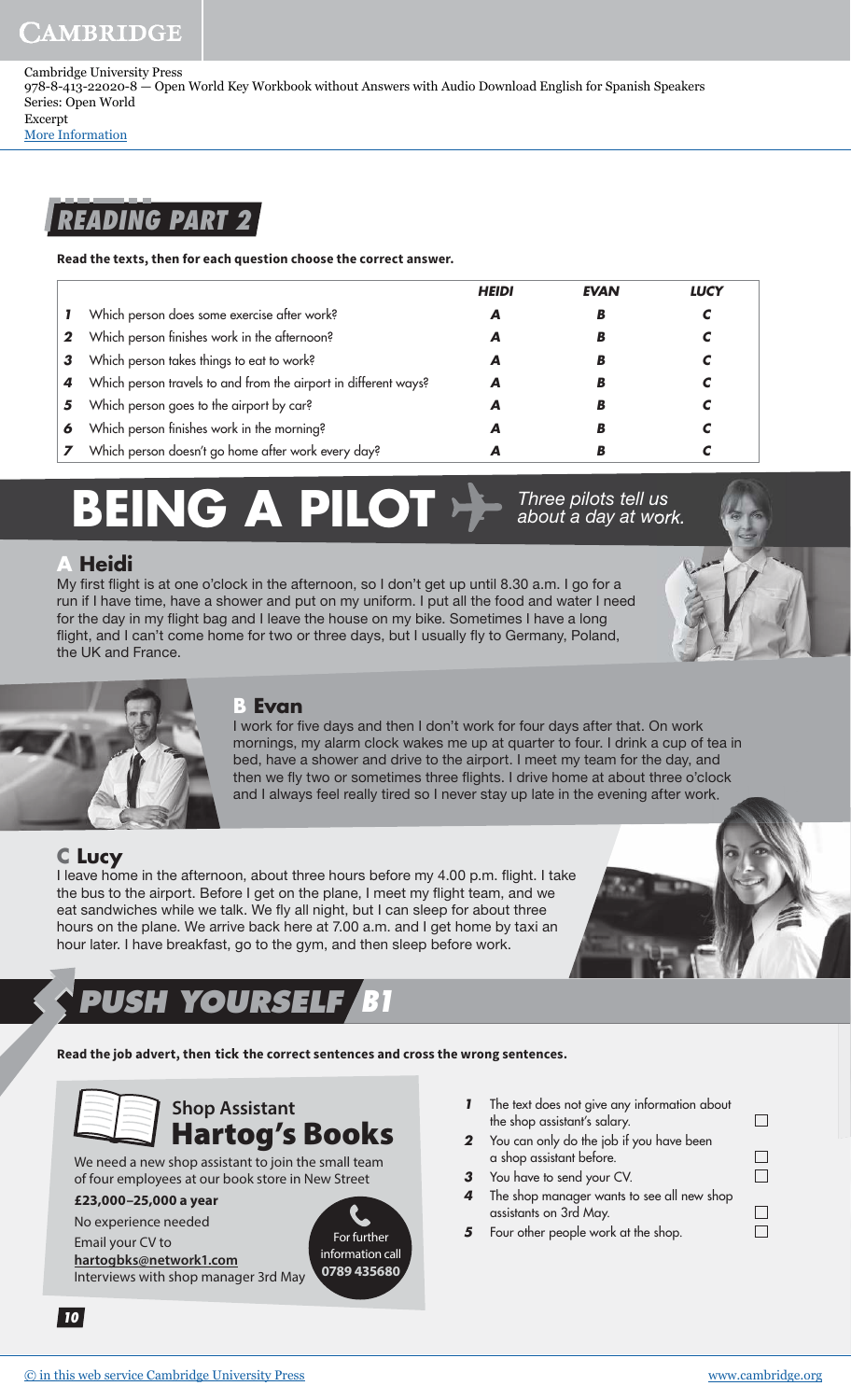Cambridge University Press 978-8-413-22020-8 — Open World Key Workbook without Answers with Audio Download English for Spanish Speakers Series: Open World Excerpt

[More Information](www.cambridge.org/9788413220208)

# **SPEAKING**

**Read the information about Ismail. Write five questions to ask him and then write his answers.** 

#### **Ismail**  $\left(\text{)}\right)$

Job: photographer

Place of work: newspaper office Goes to work by: bus Time he gets to work: 8.00 am Likes his job because: meets interesting people Lives with: three friends

|    | <b>Q:</b> What (job) do you do? |   |
|----|---------------------------------|---|
|    | A: I'm a photographer.          | S |
| Q: |                                 | S |
|    |                                 | S |
|    |                                 |   |
| Q: |                                 |   |



**Write the beginnings and endings of emails in the correct places in the emails.**



Can I visit you tomorrow at about 3 pm? I'd like to come after work – we finish early tomorrow. **4** , Celine

| $\bullet$ |  |               |
|-----------|--|---------------|
| To: John  |  | Reply Forward |
| From: Sam |  |               |

#### Hello John,

I hope you are OK. Could you send me the information about the college trip, please? I didn't get the email about it. Thanks. All <sup>5</sup>\_\_\_\_\_\_\_\_\_\_\_\_\_ , Sam

**UNIT 1 A BUSY LIFE 11**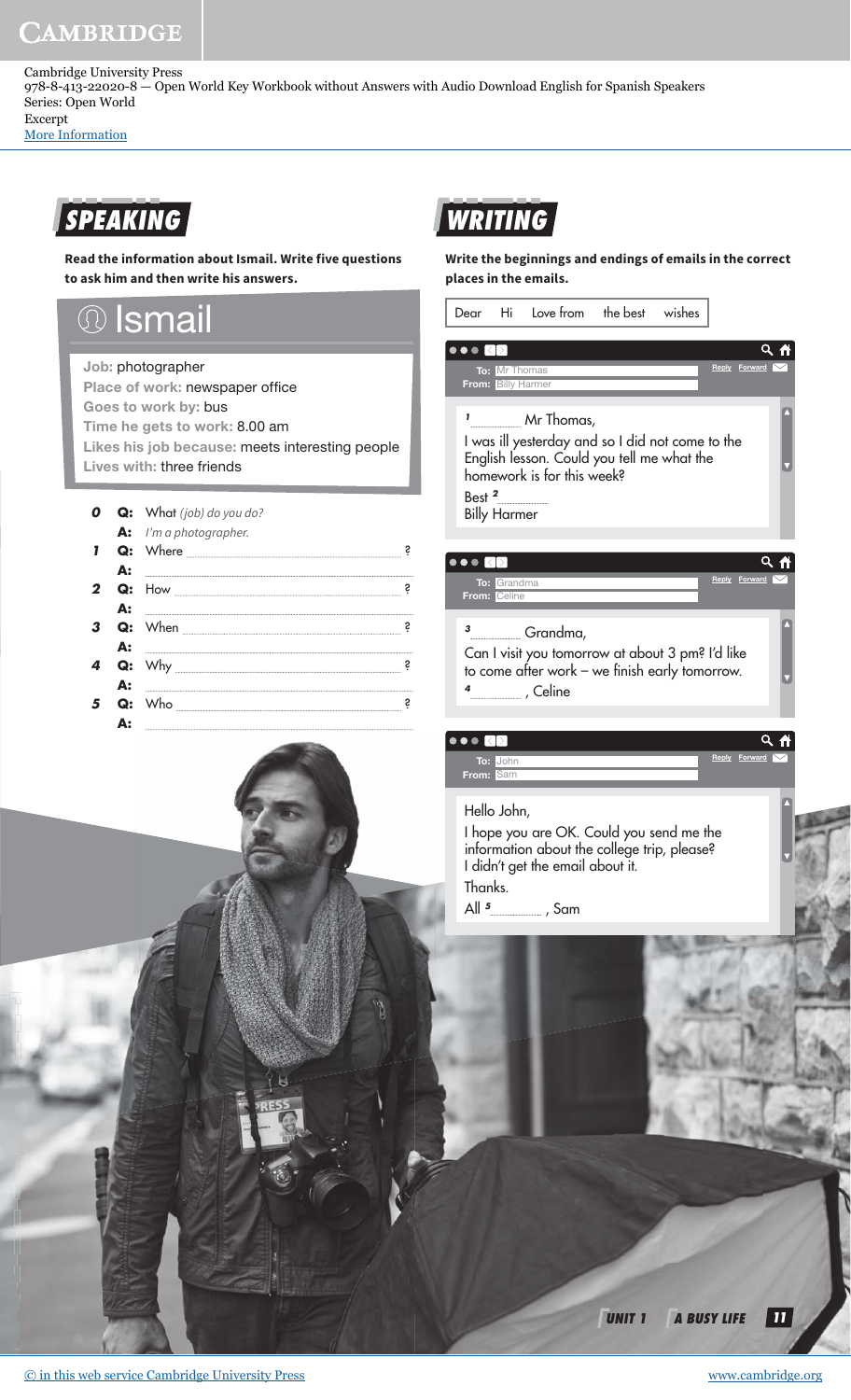Cambridge University Press 978-8-413-22020-8 — Open World Key Workbook without Answers with Audio Download English for Spanish Speakers Series: Open World Excerpt

[More Information](www.cambridge.org/9788413220208)



### **VOCABULARY**

#### **1 Complete the sentences with the name of the month.**

- **1 i**s the first month of the year.
- **2** August is the month before \_\_\_\_\_\_\_\_\_\_.
- **3 i**s the seventh month of the year.
- **4** is between February and April.
- **5** The month after May is **....................**
- **6 i**s between September and November.
- **7** The last month of the year is .

#### **2 Write the seasons for Melbourne, Australia.**

Melbourne's seasons are the opposite of the UK's.

|                      | THE UK | <b>MELBOURNE</b> |
|----------------------|--------|------------------|
| December - February  | winter |                  |
| March – May          | spring |                  |
| June - August        | summer | З                |
| September - November | autumn |                  |

**3 Complete the sentences with the words in the box. You need to change some words into adjectives.**

| cloud | fog ice |     | lightning   | rain |
|-------|---------|-----|-------------|------|
| snow  | storm   | sun | temperature |      |

- **1** In very cold winters, you can walk on the **container on** the lake.
- **2** It will be a **normally i**night tonight, with thunder and .
- **3** The in summer is usually between 20 and 28 °C.
- **4** It's hot but there's a large grey **in the sky**, so we'll have some **later**, I think.
- **5** On <u>entitle on the summer</u>, we don't go outside because it's too hot.
- **6** It's warm today but it was **this morning**, so it was difficult to see across the street.
- **7** People like weather because the white trees and countryside look beautiful.

#### **4 Label the photos with the words in the box.**

|  | a coast a desert a forest an island |                                        |
|--|-------------------------------------|----------------------------------------|
|  |                                     | a lake a mountain a valley a waterfall |











 $F$  **F HG HG HG HG** 





**12**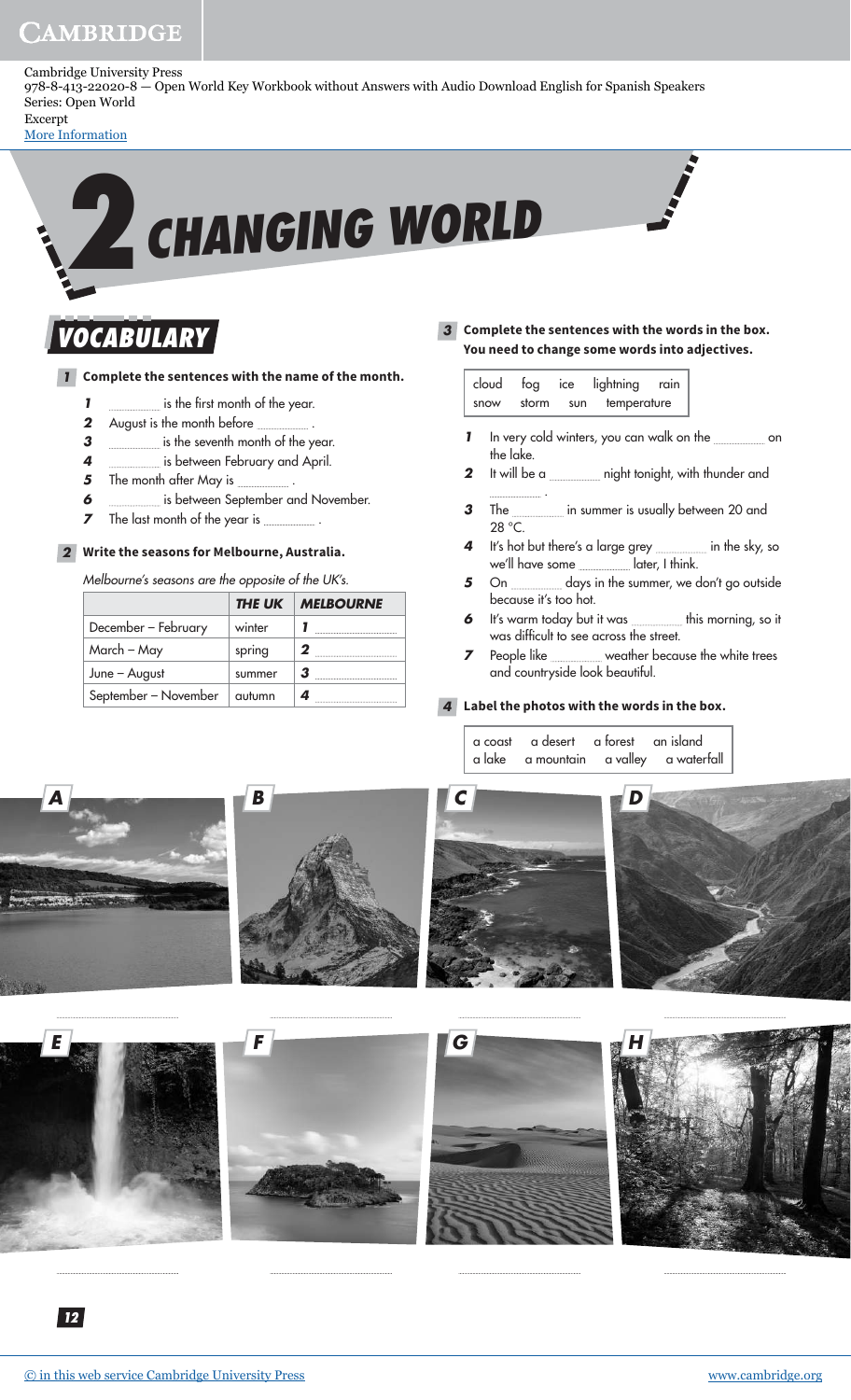Cambridge University Press 978-8-413-22020-8 — Open World Key Workbook without Answers with Audio Download English for Spanish Speakers Series: Open World Excerpt

[More Information](www.cambridge.org/9788413220208)

## **GRAMMAR**

**1 Complete the text with the present continuous form of the verbs in brackets. Make the verb negative if necessary.**

Today it's really cold so I **<sup>1</sup>** (wear) lots of warm clothes. It's icy outside and it **<sup>2</sup>** (snow), too. I'm sitting in the library at college with some friends, but we **<sup>3</sup>** (study) – we **<sup>4</sup>** (talk) about going home early in case the buses stop because of the snow! My friends Freddie and Lena live in the hills so they **<sup>5</sup>** (leave) now, but Karin and Graham **6** (go) home now because they live very near and can easily walk home in the snow.

#### **2 Write the questions and answers to make a conversation.**

| Mike:     | Hi Laurence, I can't come to tennis practice<br>tonight - I'm not at home. I'm in Birmingham. |  |
|-----------|-----------------------------------------------------------------------------------------------|--|
| Laurence: | What / do / there?<br>1                                                                       |  |
| Mike:     | I'm here with my team. We / work here /<br>this week 2                                        |  |
|           | <b>Laurence:</b> Stay / in a hotel? <sup>3</sup>                                              |  |
| Mike:     | Yes, a really nice one. I / have / a great week!<br>4<br>How about you?                       |  |
|           | <b>Laurence:</b> I'm on holiday this week. So I / not work.<br>5                              |  |
| Mike:     | Great! Where / stay?<br>6                                                                     |  |
| Laurence: | At home. Some friends / visit us / at the<br>moment.<br>$\overline{z}$                        |  |
| Mike:     | That's nice. Have a good week.                                                                |  |

#### **3 Complete the sentences with the present continuous or present simple form of the verbs in brackets.**

- **1** It is 7.30 am, and I breakfast. I usually it at 7.00, but I'm late today. (have)
- **2** Cathy always **Family parties**, so she her grandmother's birthday meal this afternoon very much. (enjoy)
- **3** Usually, Harry <u>come set only with his parents, but at</u> the moment his cousin <u>with them because</u> she has a summer job in their town. (live)
- 4 Ali and his friends **football** in the park this morning. They **morning** there three or four times a week. (play)
- **5** Gregorio is a taxi driver. He **support of the set of taxi** in London. But this week he **manual** across France because he is on holiday. (drive)
- **6** In the summer it **container if the summer it** a lot in my country, and it's very hot. It \_\_\_\_\_\_\_\_\_\_ today. (rain)



#### **1 Read the text and choose the best title for it.**

- A Why I will never leave Ascension Island
- **B** Living and working on Ascension Island
- **C** Remembering my time on Ascension Island

I'm Marcus Higgs and I'm a conservation officer. This means I work in the countryside, and I look after the animals and plants that live there. I was born in Devon, in the south of England, but at the moment I am living and working on Ascension Island. Ascension Island is in the middle of the ocean between Africa and South America. I am here for two years.

I work in a beautiful place called the Green Mountain National Park. In the park, there is a mountain and some hills, and there are some smaller islands in the water around the coast, and lots of beaches of course. I work on projects to make these places better for plants and animals. There are lots of interesting sea animals and birds here, and the conservation team are working hard to keep them safe. I also give information to visitors to the island and tell them about our projects.

This week, we are putting some new trees around our visitor centre. I love my job here, but living on Ascension Island is not always easy. Only 800 people live here, and there is only one restaurant! But I am enjoying the weather – the temperature is 25–34 °C all year – and I have lots of new American friends.

#### **2 Complete the sentences with one or two words from the text.**

- **1** What is Marcus's job? He's a
- **2** Which part of England does Marcus come from? He's from the **country**.
- **3** Which continents is Marcus living nearest? He is living nearest to **contain the contract of the contract of the contract of the contract of the contract of the c**
- **4** What can you see near the coast of Green Mountain National Park? – There are some .
- **5** Who does Marcus help at work? He helps **ware the summan**
- **6** What does Marcus like about Ascension Island? He likes his new friends, his job and .

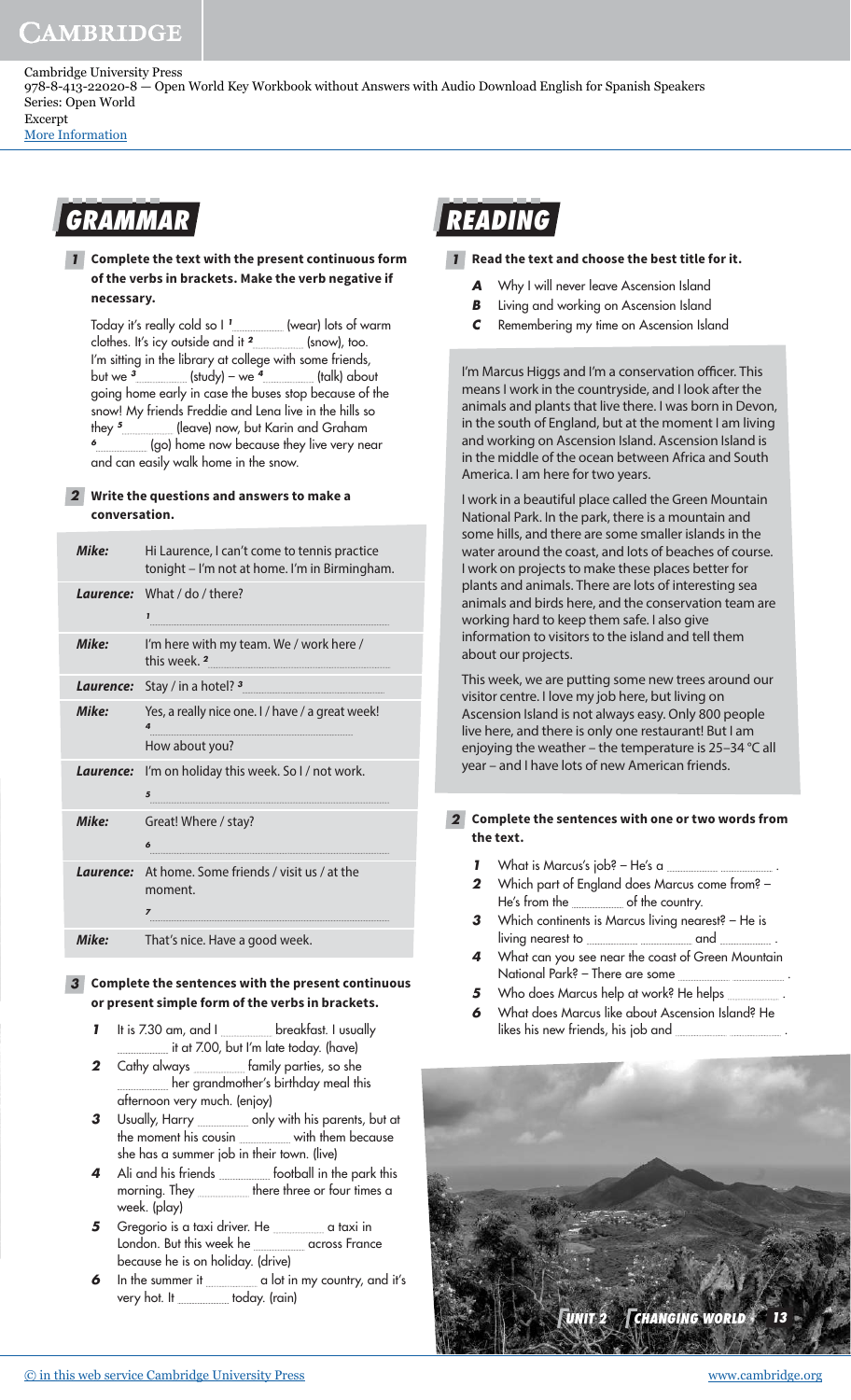Cambridge University Press 978-8-413-22020-8 — Open World Key Workbook without Answers with Audio Download English for Spanish Speakers Series: Open World Excerpt

[More Information](www.cambridge.org/9788413220208)

# **PUSH YOURSELF B1**

#### **Choose the correct adjectives to complete the sentences.**

- **1** We had strong/heavy snow yesterday morning, and the children had lots of fun playing in it in the afternoon.
- **2** The winds are really strong/hard this morning so our plane can't leave.
- **3** When the fog is thick/heavy on the coast, the fishing boats do not go out to sea.
- **4** We had a great walk up the mountain in high/bright sunshine all the way to the top. There were clear/empty skies all day.
- **5** We have a lot of *hard/strong* frosts in winter in the north of the country.

### **ISTENING PART**



#### **06 For each question, choose the correct answer.**

**1** What weather does Maria's island usually have in March?







**C**

2 Where is the man's uncle travelling now?





**3** What is Jessica's friend, Lucy, doing in the forest?





**4** Where is Richard working this week?





**5** In which month does Monica stay with her grandparents?





Europe